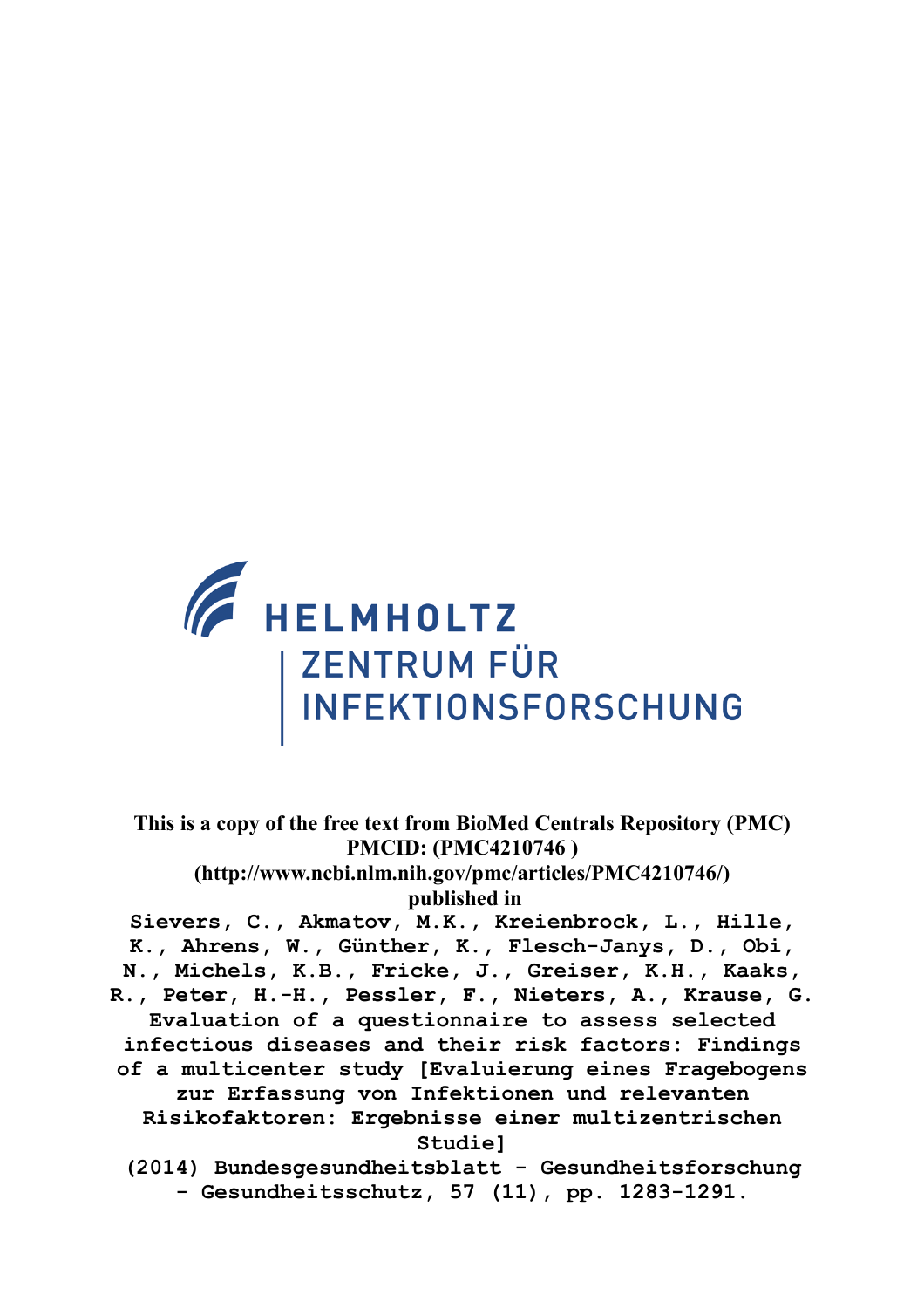#### **Leitthema • Main topic**

Bundesgesundheitsbl 2014 · 57:1283–1291 DOI 10.1007/s00103-014-2052-y Published online: 10 October 2014 © The Author(s) 2014. This article is published with open access at Springerlink.com

**Claudia Sievers1 · Manas K. Akmatov1 · Lothar Kreienbrock2 · Katja Hille2 ·**  Wolfgang Ahrens<sup>3,4</sup> · Kathrin Günther<sup>3</sup> · Dieter Flesch-Janys<sup>5</sup> · Nadia Obi<sup>5</sup> · Karin B. Michels<sup>6,7</sup> · Julia Fricke<sup>8,9</sup> · Karin H. Greiser<sup>8</sup> · Rudolf Kaaks<sup>8</sup> · **Hans-Hartmut Peter10 · Frank Pessler11,12 · Alexandra Nieters10 · Gérard Krause1,13** <sup>1</sup> Department of Epidemiology, Helmholtz Centre for Infection Research, Braunschweig, Germany 2 Department of Biometry, Epidemiology and Information Processing, WHO Collaborating Centre for Research and Training in Veterinary Public Health, University of Veterinary Medicine Hannover, Hannover, Germany <sup>3</sup> Leibniz Institute for Prevention Research and Epidemiology—BIPS, Bremen, Germany 4 Institute for Statistics, Faculty of Mathematics and Computer Science, University of Bremen, Bremen, Germany <sup>5</sup> Department of Cancer Epidemiology, Clinical Cancer Registry, University Cancer Center Hamburg (UCCH), Hamburg, Germany <sup>6</sup> Institute for Prevention and Cancer Epidemiology, University Medical Center Freiburg, Freiburg, Germany <sup>7</sup> Obstetrics and Gynecology Epidemiology Center, Department of Obstetrics and Gynecology, Brigham and Women's Hospital, Harvard Medical School, Boston, USA <sup>8</sup> Division of Cancer Epidemiology, German Cancer Research Center (DKFZ), Heidelberg, Germany <sup>9</sup> Institute for Social Medicine, Epidemiology and Health Economics, Charité- Universitätsmedizin Berlin, Berlin, Germany <sup>10</sup> Center for Chronic Immunodeficiency, University Medical Center Freiburg, Freiburg, Germany <sup>11</sup> Institute for Experimental Infection Research, TWINCORE Center for Experimental and Clinical Infection Research, Hannover, Germany

<sup>12</sup> Helmholtz Centre for Infection Research, Braunschweig, Germany

<sup>13</sup> Hanover Medical School, Hannover, Germany

# **Evaluation of a questionnaire to assess selected infectious diseases and their risk factors**

# **Findings of a multicenter study**

#### **Electronic supplementary material**

The online version of this article (doi: 10.1007/ s00103-014-2052-y) contains supplementary material, which is available to authorized users.

| <b>Abbreviations</b> |                                         |  |  |
|----------------------|-----------------------------------------|--|--|
|                      | GNC German National Cohort              |  |  |
| KMO                  | Kaiser-Meyer-Olkin measure              |  |  |
| FFA                  | Exploratory factor analysis             |  |  |
| CAPI                 | Computer-assisted personal interviewing |  |  |
| URTI                 | Upper respiratory tract infections      |  |  |
| ARP                  | Antibiotic prescription                 |  |  |

With the increased life expectancy in the German population, the proportion of deaths from leading causes such as cancer, coronary heart diseases and stroke will further increase [[1](#page-9-0), [2\]](#page-9-1). Numerous risk factors for the major disease-related causes of death are already known and have been characterized including smoking, alcohol, physical activity and nutrition. The role of bacterial and viral infections, chronic inflammatory processes or impairment of the immune system in the development of the diseases named above still have to be assessed.

Starting in 2014, the German National Cohort (GNC), a large nationwide prospective cohort study with an anticipated sample of 200,000 individuals between the ages of 20 and 69 years, will collect information on the current and former health status of the German population as well as store the individual's biosamples such as blood, urine, stool and nasal swab [[3](#page-9-2), [4\]](#page-9-3).

One of the distinguished aspects of the GNC compared to other national and international prospective cohort studies will be the assessment of infectious diseases. The Working Group Infection & Immunity of the GNC identified five topics (T) for which a cohort study within an aging population is an ideal and unique approach to be addressed. These are immune senescence/dysfunction and vaccines (T1), chronic viral infections (T2), respiratory infections (T3), bacterial infections (including resistance factors)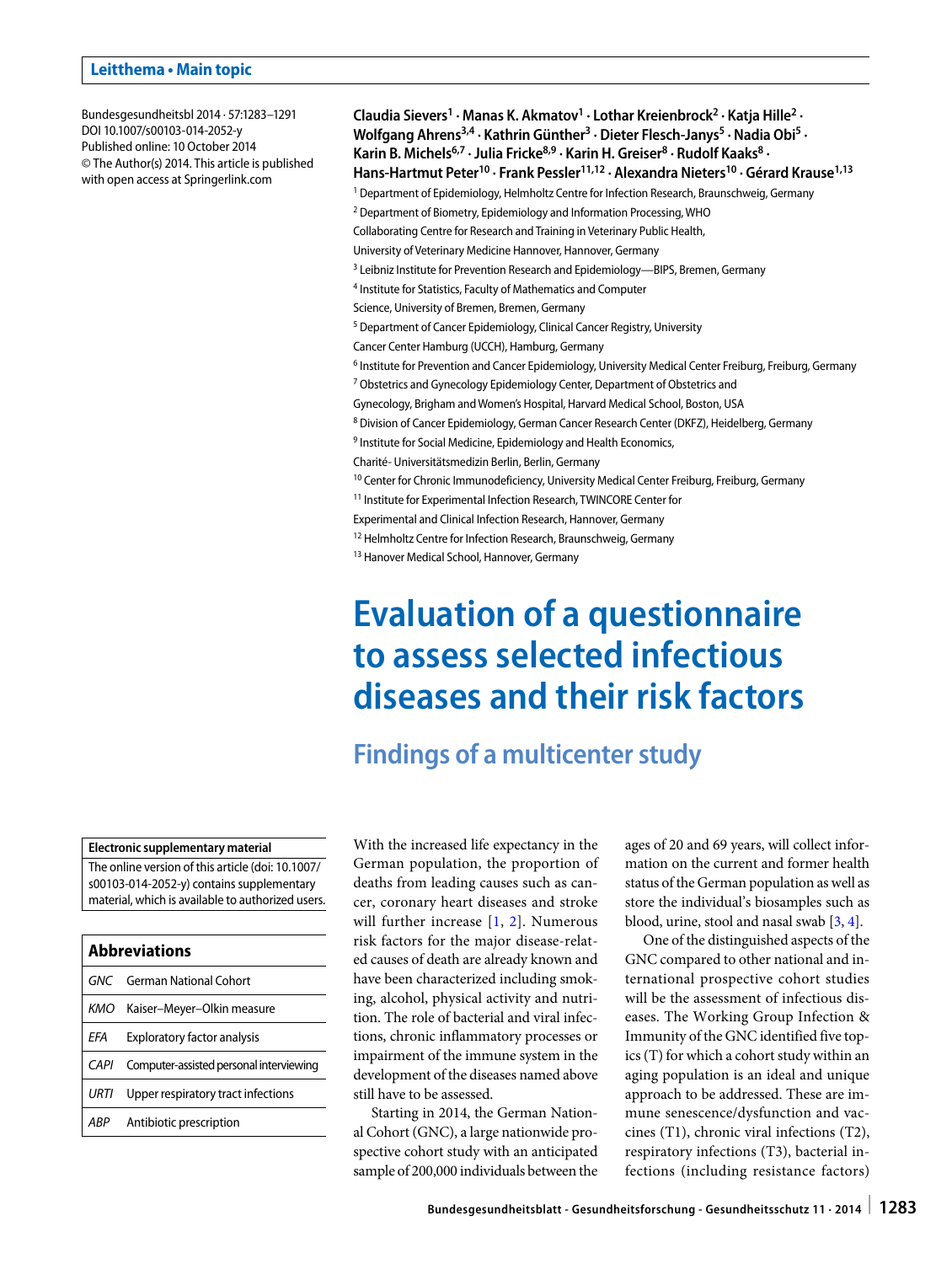and zoonoses (T4) and gastrointestinal infections (T5). To address T1, vaccination status and non-infectious risk factors have to be determined. T2–T5 are based on a determination of incidence and burden of infections, amongst others. To assess these questions a new infectious disease questionnaire (ID Screen) as complementary tool to a comprehensive medical standardized interview (core questionnaire) was developed to identify individuals at risk of immune dysfunction. Furthermore, it assesses frequent infections as well as exposure to pets and animal husbandry to identify potential sources of zoonotic diseases. Parts of the questionnaire are based on the immune system assessment questionnaire (ISAQ), developed at the Center for Chronic Immunodeficiency, University Medical Center Freiburg [[5](#page-9-4)].

As the ID Screen was for the first time applied in Pretest 1, the first feasibility study of the GNC, an evaluation concerning its feasibility and validity is necessary. The ID Screens basic requirements were that it should (1) be self-administered and self-reported, (2) be short (less than 10 min to complete), (3) measure infections including resistance factors, (4) measure susceptibility to infections and immune status and (5) be reliable and valid.

To evaluate the feasibility and validity of the ID Screen as well as the potential for its application as a take-home questionnaire compared to an on-site questionnaire, four study centers participated in implementing the ID Screen.

# **Methods**

# Study design

The examination of subjects during Pretest 1 took place from August–November 2011; subjects between the ages of 20– 69 years were recruited via random sampling through the regional registration offices. Due to oversampling of older participants, the envisaged distribution was 10% for the age groups 20–29 and 30–39 and 26.7% for the age groups 40–49, 50– 59 and 60–69. Protocols for further recruitment procedures, like area-based recruitment, follow-up for nonresponders and incentives were developed independently in each study center.

Participants undertook a medical examination as well as the GNC core questionnaire assessing health and dietary aspects on-site. Four study centers, Bremen, Hamburg, Heidelberg and Freiburg additionally applied the ID Screen, with Bremen and Hamburg providing a takehome questionnaire to be picked up later by study center personnel and Heidelberg and Freiburg conducting an on-site questionnaire. Participation was limited to subjects with sufficient knowledge of the German language.

#### ID Screen

The ID Screen was a self-report and selfadministered questionnaire, divided into six sections (S): 12-month cumulative incidence of certain infections (S1), lifetime prevalence of certain infectious diseases (S2), utilization of health care facilities (S3), 12-month cumulative incidence of antibiotic intake (S4), vaccination status for influenza and pneumococcal infection (S5) and contact to pets (S6), encompassing in total 77 variables. Only the 33 nonfilter questions that could be answered independent of the prior answer being yes, were evaluated. See supplementary material for the complete translated questionnaire.

#### Core questionnaire

The ID Screen is a complementary tool to the computer-assisted personal interviewing (CAPI), assessing the comprehensive medical state of the participants. The following 8 items of this core questionnaire were used in the evaluation of the ID Screen:

"Has a physician ever diagnosed [rheumatic diseases (1); autoimmune diseases  $(2)$ ; diseases of the skin  $(3)$ ; asthma  $(4)$ ; allergies (5): hay fever, bee venom, food, dust mites, animal hair, contact allergy, drug allergy; chickenpox (6); shingles (7); sepsis (8)]?" to be answered with "yes", "no" or "don't know".

#### Feasibility/validity

To assess the feasibility of the ID Screen, aspects concerning time for completion and compliance especially with regard to the different fill in scenarios (take-home vs. on-site) were evaluated. The compliance is reflected in the participation and the total number of missing values per participant for the 33 nonfilter questions, with an incomplete questionnaire being defined as more than 50% of the questions containing missing values.

#### **Internal validity**

Aspects of internal validity were addressed by analyzing the frequency of missing, "don't know" and "no answer" values for the 33 nonfilter questions; a frequency <5% was considered acceptable. Comments by participants were taken into consideration to evaluate comprehension of the ID Screen. Furthermore, a direct comparison of related questions, such as 12-month prevalence/ lifetime infection and antibiotic prescriptions/use of health care facilities was used, to assess unsuitably phrased questions leading to a lack of understanding by the participants. To evaluate the usefulness of the categorical scale used for the items in section S1 and S4, the frequency with which each category was answered was measured.

#### **Reliability**

To assess the reliability, the agreement between answers for duplicate variables in the core questionnaire of the GNC and the ID Screen, Cohen's κ was calculated. The proposed interpretation for strength of agreement is 0: poor; 0.01–0.2 slight; 0.21–0.40: fair; 0.41–0.60: moderate; 0.61– 0.80: substantial and 0.81–1: almost perfect  $[6]$ .

#### **Construct validity**

The ID Screen was designed as a tool to measure amongst others (1) susceptibility to infections and (2) immune status. Exploratory factor analysis (EFA) was used with the aim to create a score for each of the two constructs. The variables included in the construct "susceptibility", all variables from section 1, were recoded to present the midpoints over the cate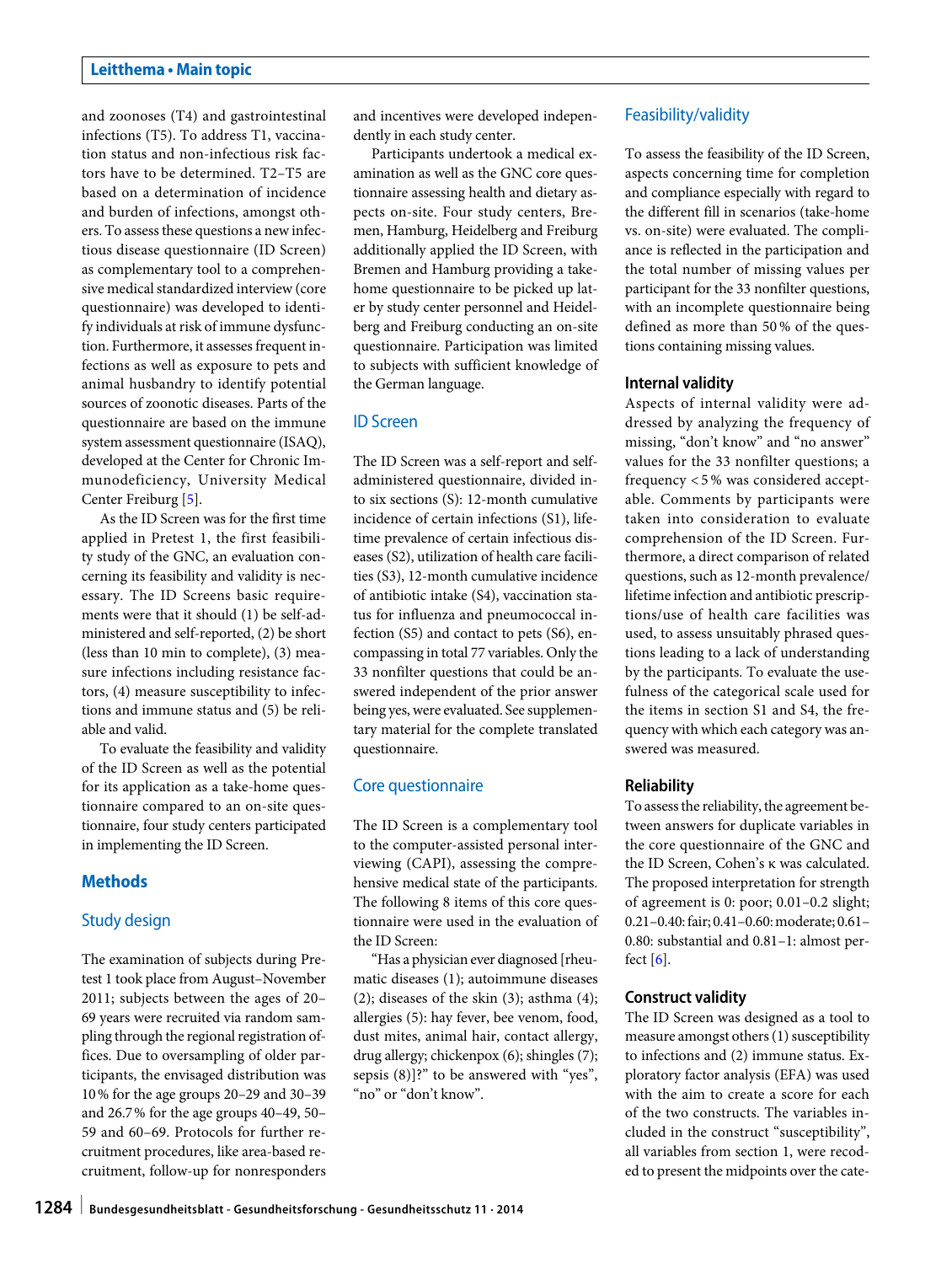Bundesgesundheitsbl 2014 · 57:1283–1291 DOI 10.1007/s00103-014-2052-y © The Author(s) 2014. This article is published with open access at Springerlink.com

**C. Sievers · M. K. Akmatov · L. Kreienbrock · K. Hille · W. Ahrens · K. Günther · D. Flesch-Janys · N. Obi · K. B. Michels · J. Fricke · K. H. Greiser · R. Kaaks · H.-H. Peter · F. Pessler · A. Nieters · G. Krause**

# **Evaluation of a questionnaire to assess selected infectious diseases and their risk factors. Findings of a multicenter study**

#### **Abstract**

**Background/objectives.** The risk to die from an infectious disease in Germany has been continuously decreasing over the last century. Since infections are, however, not only causes of death but risk factors for diseases like cardiovascular diseases, it is essential to monitor and analyze their prevalence and frequency, especially in consideration of the increased life expectancy. To gain more knowledge about infectious diseases as risk factors and their implications on the condition and change of the immune status, the German National Cohort (GNC), a populationbased prospective cohort study, will recruit 200,000 subjects between 2014 and 2017. In Pretest 1, a feasibility study for the GNC, we evaluated a self-administered and self-report questionnaire on infectious diseases and on the use of health care facilities (hereinafter called "ID Screen") for feasibility and validity. **Methods.** From August–November 2011, 435 participants between the ages of 20– 69 completed the ID Screen. All subjects had been recruited via a random sample from the local residents' registration offices by 4 of the

18 participating study centers. The questionnaire encompasses 77 variables in six sections assessing items such as 12-month prevalence of infections, cumulative prevalence of infectious diseases, visit of health care facilities and vaccination. The feasibility was amongst others evaluated by assessing the completeness and comprehensiveness of the questionnaire. To assess the questionnaires ability to measure "immune status" and "susceptibility to infections", multivariate analysis was used. **Results.** The overall practicability was good and most items were well understood, demonstrated by <2/33 missing questions per questionnaire and only three variables: vaccination for influenza and pneumococci and infection with chickenpox had a frequency >5% of missing values. However, direct comparison of the items 12-month prevalence and lifetime prevalence of nephritis/ pyelitis showed poor agreement and thereby poor understanding by 80% of the participants, illustrating the necessity for a clear, lay person appropriate description of rare diseases to increase comprehensibility. The questionnaire will be used to support the assessment of immune dysfunction and frequency of infection. An analysis of these constructs in an exploratory factor analysis revealed limited applicability due to low interitem correlation (Cronbach's α<0.5). This is corroborated by the extraction of more than one factor with a Kaiser–Meyer–Olkin measure of 0.6 instead of a unidimensional latent construct for "immune status".

**Conclusion.** All in all, the ID Screen is a good and reliable tool to measure infectious diseases as risk factors and outcome in general, but requires a better translation of infection specific terms into lay person terms. For the assessment of the overall immune status, the tool has strong limitations. Vaccinations status should also rather be assessed based on vaccination certificates than on participants' recall.

#### **Keywords**

Survey validity · Infections · Questionnaires · Self-report · German National Cohort (GNC)

# **Evaluierung eines Fragebogens zur Erfassung von Infektionen und relevanten Risikofaktoren. Ergebnisse einer multizentrischen Studie**

#### **Zusammenfassung**

**Einführung/Ziele.** Infektionskrankheiten sind in Industrieländern nicht mehr die führenden Ursachen für Morbidität und Mortalität. Als Risikofaktoren für nichtübertragbare, wie z. B. kardiovaskuläre Krankheiten, spielen sie jedoch nach wie vor eine wichtige Rolle. In der Nationalen Kohorte (NaKo), einer prospektiven Kohortenstudie, die zwischen 2014 und 2017 in Deutschland den Gesundheitszustand von 200.000 Bürgern misst, ist die Erfassung von Infektionen und ihren Risikofaktoren eine hervorgehobene Komponente. Im Pretest 1 zur NaKo wurde ein Fragebogen, der u. a. Infektionen und medizinische Behandlungen mittels Selbstangabe und Selbsteinschätzung erfasst (ID-Screen), auf Machbarkeit und Vollständigkeit evaluiert. **Methode.** Im Zeitraum von August bis November 2011 füllten in 4 der 18 teilnehmenden Studienzentren 435 über die Einwohnermeldeämter ermittelte Probanden im Alter zwischen 20 und 69 den Fragebogen aus. Dieser bestand aus 77 Variablen in 6 Abschnitten und erfasste unter anderem 12-Monats- und Lebenszeitprävalenzen von Infektionen, Klinikbesuchen und Impfungen. Zur Evaluierung wurden die Ergebnisse auf Vollständigkeit und Verständnis überprüft. Zudem wurde mittels multivariater Analyse ermittelt, ob der Fragebogen wie geplant den Immunstatus und die Infektanfälligkeit erfasst.

**Ergebnis.** Der Fragenbogen war gut verständlich und wurde von den Probanden akzeptiert, wie man der geringen Zahl an fehlenden Daten pro Fragebogen (< 2/33 Fragen) entnehmen konnte. Zudem hatten nur die 3 Fragen zu Impfungen gegen Influenza, Impfungen gegen Pneumokokken sowie zu Infektionen mit Windpocken mehr als 5% fehlende Messwerte. Vergleicht man die Erfassung der 12-Monats-Prävalenz und der Lebenszeitprävalenz für Nieren-/Nierenbeckeninfektionen, so findet man bei 4 von den 5 betroffenen Probanden (80%) eine mangelnde Übereinstimmung. Dies verdeutlicht, dass medizinische Begriffe und seltene Erkrankungen für Laien als Zielpersonen entsprechend erklärt werden müssen. Um die Eignung des ID-Screens zur Messung des Immunstatus und der Infektanfälligkeit zu bestimmen, wurde eine explorative Faktorenanalyse durchgeführt. Hier hat sich u. a. gezeigt, dass für das Konstrukt "Immunstatus" eine zu geringe Inter-Item-Korrelation (Cronbach's α <0,5) vorliegt und mit einem KMO von 0,6 mehr als ein Faktor extrahiert wurde. Somit lässt sich der Immunstatus mit dem ID-Screen nicht als eine latente Variable abbilden.

**Schlussfolgerung.** Der Fragebogen ist ein geeignetes Instrument, um Infektionskrankheiten zu erfassen. Für Laien als Zielgruppe sollten Fachbegriffe jedoch besser übersetzt werden. Um den Immunstatus als solchen zu erfassen, hat der ID-Screen starke Einschränkungen. Statt in einer erinnerungsbasierten Impfabfrage sollten Impfungen besser über die Informationen im Impfpass erfasst werden.

#### **Schlüsselwörter**

Infektionen · Fragebogen zu Infektionskrankheiten · Selbsteinschätzung · Validierung · Nationale Kohorte (NaKo)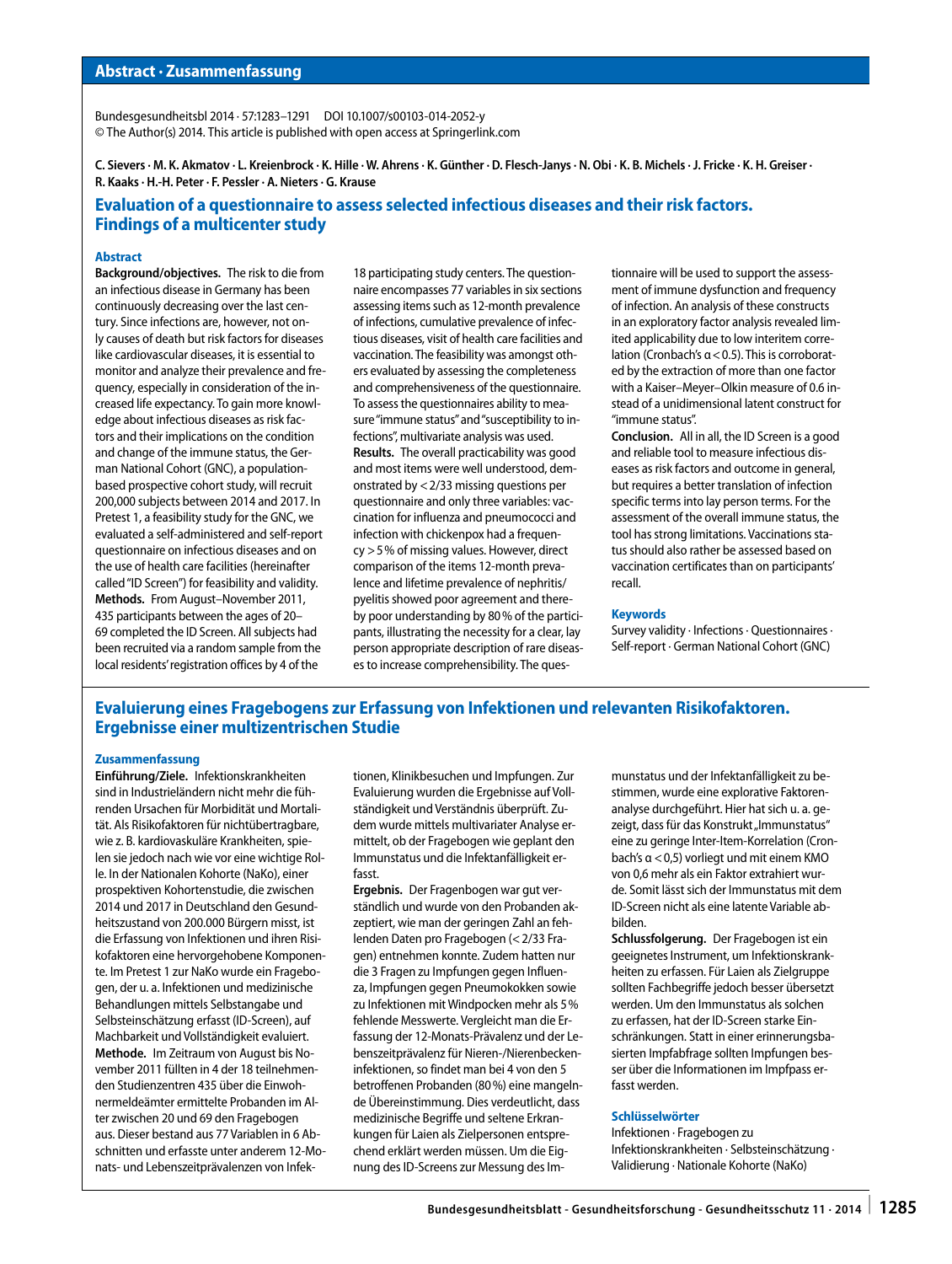<span id="page-4-0"></span>**Table 1** Characteristics of subjects by participating study centers and analysis of compliance and time for completion

|                                                                               | <b>Bremen</b><br>$n = 87$ | Hamburg<br>$n = 90$ | <b>Heidelberg</b><br>$n = 105$ | Freiburg<br>$n = 156$ |  |
|-------------------------------------------------------------------------------|---------------------------|---------------------|--------------------------------|-----------------------|--|
| Women (%)                                                                     | 57                        | 57                  | 46                             | 51                    |  |
| Mean age $+$ SD (years)                                                       | $49.6 \pm 13.6$           | $46.8 \pm 15.6$     | $44.1 \pm 14.9$                | $48.9 \pm 13.4$       |  |
| Migration background <sup>a</sup> (%)                                         | 33.3                      | 30.8                | 37.7                           | 26.3                  |  |
| <b>Ouestionnaire</b>                                                          | Take home                 | Take home           | Study center                   | Study center          |  |
| Participation ID Screen (%)                                                   | 87                        | 90                  | 95                             | 99                    |  |
| Median time to complete (min)                                                 | 10                        | 10                  | 6                              | 8                     |  |
| [Inter quartile range]                                                        | $[6 - 17]$                | $[6 - 14.5]$        | $[5 - 8]$                      | $[5 - 10]$            |  |
| Missing responses per<br>questionnaire (mean)                                 | 2.0/33                    | 0.7/33              | 0.5/33                         | 0.6/33                |  |
| C <sub>95%</sub>                                                              | $1.5 - 2.5$               | $1.0 - 1.4$         | $0.8 - 1.1$                    | $0.8 - 1.1$           |  |
| Min-max                                                                       | $0 - 18$                  | $0 - 12$            | $0 - 9$                        | $0 - 9$               |  |
| Incomplete questionnaires<br>$($ > 16/33 missing values)                      | 1                         |                     |                                |                       |  |
| Subjects receiving help from study<br>nurse $(n)$                             | Not appli-<br>cable       | Not appli-<br>cable | 1                              | 4                     |  |
| <sup>a</sup> Migrations status was determined according to Schenk et al. [12] |                           |                     |                                |                       |  |

gories (none: 0; 1–2 times: 1.5; 3–4 times: 3.5; 5–6 times: 5.5 and more than 6 times: 7). For the construct "immune status" the following variables were clustered: allergies, rheumatic-, autoimmune-, skin diseases and asthma from the core questionnaire of the GNC as well as the variables: surgery, removal of  $2<sup>nd</sup>$  lymphoid organs, variables from section 1 (midpoints) and number of shingle episodes from the ID Screen. The variable "removal of the spleen" was removed from the analysis due to a conditional variance of zero. All non-ordinal data were recoded to dichotomous variables with  $no=0$  and  $ves=1$ . "Don't know" answers were recoded as missing data.

To show that there is covariation among the included variables, the Kaiser–Meyer–Olkin measure (KMO), where a minimum value of 0.5 is required, was used to check the sampling adequacy of the constructs [[7](#page-9-6)]. Pearson correlation was used to examine the correlation r between the contributing variables [[8](#page-9-7)]. The internal consistency was examined by Cronbach's α which can be interpreted as follows: α≥0.9: excellent; 0.7–0.9: good; 0.6–0.7: acceptable; 0.5– 0.6: poor and  $\alpha$  < 0.5: unacceptable [[9\]](#page-9-8). Applying the scree test criterion resulted in the extraction of one factor for the construct "susceptibility" and four factors for the construct "immune status". For better allocation of the items per factor and therefore better interpretation of the factors "immune status", an orthogonal rotation (Varimax) was applied [\[8\]](#page-9-7). Only variables with a factor loading >|0.4| are considered for interpretation [\[8,](#page-9-7) [10](#page-9-9)].

All statistical analyses except the estimation of confidence limits were computed with SAS® 9.2. The confidence limits were calculated in EXCEL 2010 using an approximation based on Rothman [\[11\]](#page-9-10).

#### **Results**

#### **Feasibility**

Between the four study centers, 467 subjects were recruited to participate in the medical examination and the comprehensive medical core questionnaire. A total of 435 (93%) subjects participated in the ID Screen, with the age distribution between 18 and 70 years and a mean age of 47.4±14.4 years.

General characteristics of the participants differentiated by study center are shown in **a Tab. [1](#page-4-0)**. The participation rate for the take home questionnaire was 89% and for the on-site questionnaire 98%.

The mean time to fill in the questionnaire as well as the proportion of missing responses per questionnaire was higher among the take-home than the onsite questionnaires. One of the take-home questionnaires was rated as incomplete due to 18 missing values.

#### Internal validity

The aspect of internal validity to be assessed was the analysis of missing answers per variables to identify inaccurate items. Three variables of the categories vaccination and childhood diseases showed a frequency of missing values >5%, with vaccination against influenza being 12%, against pneumococci 25% and lifetime prevalence of chickenpox infection 12%, respectively.

The 12-month cumulative incidence of certain infections (Section 1) as well as the frequency of antibiotic prescriptions over the past 12 months (Section 4) was measured in categories from "none" to "more than 6 times". The distribution of the answers across the categories are shown in Figure **[1](#page-5-0)**. The item "Upper respiratory tract infection (URTI)" showed a full separation across the categories, with >2% of the participants being placed in the highest category "more than 6 times". In contrast, the 12-month cumulative incidence for nephritis/pyelitis (kidney) is only represented by the categories "none" and "1– 2 times". Regarding antibiotic prescription (ABP), only 0.9% and 0.7% of the participants reported a frequency of prescription in the two highest categories "4–6 times" and "more than 6 times", respectively.

The lifetime prevalence for the infectious diseases varied between 0% (HIV) and 8% (shingles) for the variables with a low frequency of missing values (<5%) across the 435 participants. Analysis stratified by study centers showed only for the frequency of chickenpox a significant variation. Participants in Bremen self-reported a significantly lower frequency for chickenpox than participants from Heidelberg (*p*=0.025) and Freiburg  $(p=0.003)$  ( $\blacksquare$  Tab. [2](#page-6-0)).

Plotting antibiotic prescriptions against out-patient and in-patient care (. **Fig. [2](#page-5-1)**) was used to appraise the validity of self-reported antibiotic prescriptions. A third of the participants, 143/431, stated to have been prescribed antibiotics, of whom 9% (13/143) did not receive out-patient care but had been in the hospital for a non-infectious disease. Of all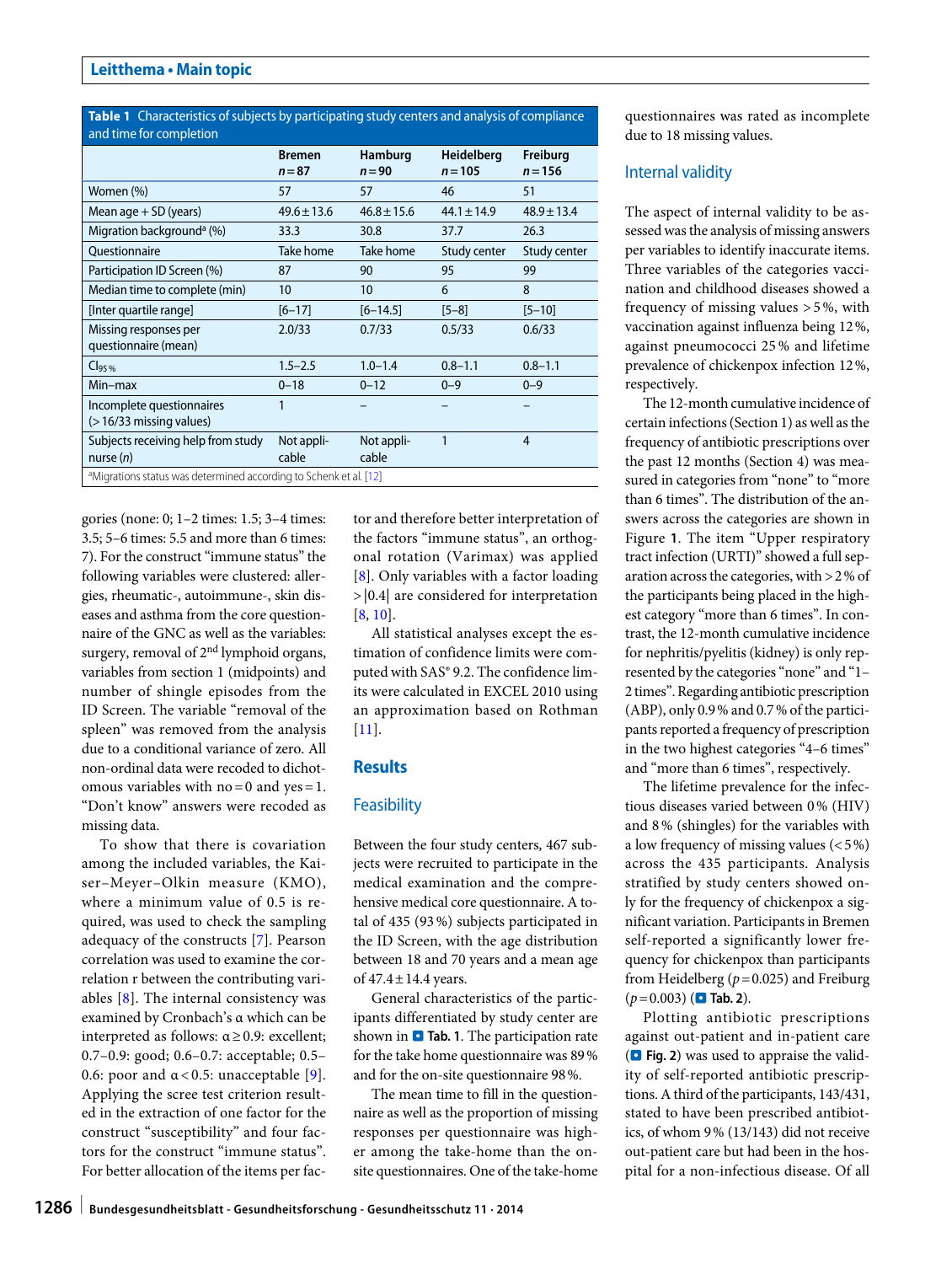<span id="page-5-0"></span>

**Fig. 1** ▲ Separation of data points for 12-month prevalence of infections and antibiotic prescription across the categories. In section 1 of the ID Screen the 12-month prevalence of the infections: upper respiratory tract infections (*URTI*), lower respiratory tract infections (*LRTI*), gastrointestinal infections (*GTI*), infections of the skin-herpes/warts (herpes) and furuncle/abscess (*furuncle*), urinary tract infections-bladder (*UTI*) and nephritis/pyelitis (*kidney*) were assessed as categorical data using the categories (c2–c7): none (c2); 1–2 times (c3); 3–4 times (c4); 5–6 times (c5); more than 6 times (c6); don't know (c7). In section 4 of the ID Screen, antibiotic prescription (ABP) was assessed using the categories (c2–c6): none (c2); 1–3 times (c3); 4–6 times (c4); more than 6 times (c5) don't know (c6). Missing values for both sections are depicted in category c1. For section 1 the full categorical range is used, exemplified by URTI, which show a good separation across all the categories, with 2% of participants being placed in the highest category c6 "more than 6 times". For antibiotic prescription, categories with a slightly different range were chosen, which are not fully exploited: 96% of the data points are distributed across the categories none (c2) and 1–3 times (c3).

<span id="page-5-1"></span>

**Fig. 2** ▲ Antibiotic prescription in association with doctor's visits. A total of 429/435 participants answered the question for antibiotics prescription (6 missing data): 143 (33%) of the participants self-reported to have received antibiotic prescriptions in the past 12 months, out of which 72 (50%) did not receive out-patient care. A subanalysis of these participants for inpatient care revealed that 14 received in-patient care and 58, equivalent to 41% of participants, claiming to have received an antibiotic prescription, did not visit a physician in either in-patient or out-patient care

subjects who reported having been prescribed antibiotics, 41% (58/143) did not visit a health care facility at all during the respective time period of 12 months.

Due to a duplicate request, a direct comparison of the answers to "12-month prevalence" of nephritis/pyelitis with reported "lifetime prevalence" of nephritis/ pyelitis was possible and revealed that of the 5 participants who stated to have had a kidney infection in the past 12 months, 4 (80%) claimed to never have had a kidney infection in their lifetime (diagnosed by a physician) or didn't know if they had.

#### **Reliability**

The reliability of the ID Screen could partly be assessed by comparing its results with similar questions from the core questionnaire. In the ID Screen (self-administered) and in the core questionnaire (CA-PI) likewise, participants were asked if they ever had sepsis, chickenpox or shingles diagnosed by a physician. The agreement between these variables was 97.3% for sepsis with a  $\kappa$  of 0.76 (CI<sub>95 %</sub> 0.64– 0.88), 70.5% for chickenpox with  $\kappa$  = 0.46  $(CI_{95\%}\, 0.40 - 0.53)$  and 93.2% agreement for shingles with a  $\kappa$  of 0.65 (CI<sub>95%</sub> 0.54– 0.76).

# Construct validity

One aim of the ID Screen was to assess "susceptibility to infections", using the seven items of section 1. The evaluation of the internal consistency resulted in a standardized Cronbach's α of 0.36. One at a time removal of each item resulted in values in the range of 0.25–0.38 for this index. Removing the items "herpes", "furuncle" and "kidney/pelvis", respectively, led to an increase of Cronbach's α to 0.37, 0.38 and 0.41.

EFA was used to evaluate the validity for the construct "susceptibility to infections" and to return a score. Due to missing data, 17 of the 435 subjects were omitted from the factor analysis. The correlation r was low, with |r| ranging between 0.012 and 0.242. Four factors were retained based on an Eigenvalue > 1. Application of the scree test extracted one meaningful factor, with an Eigenvalue of 1.6, explaining 23% of the total variance. The KMO was 0.50 and omitting the variables abscess/furuncle and kidney infection due to an individual KMO <0.5 would increase the overall KMO to 0.54. The density distribution of this factor is shown in Figure **[3](#page-7-0)**. The top 5% of participants of the ID Screen had a score value >1.6 and were considered highly susceptible for infections.

To evaluate if the ID Screen contributes to assessing the immune status, an EFA was performed with items judged to be relevant to influence and measure immune function (see methods).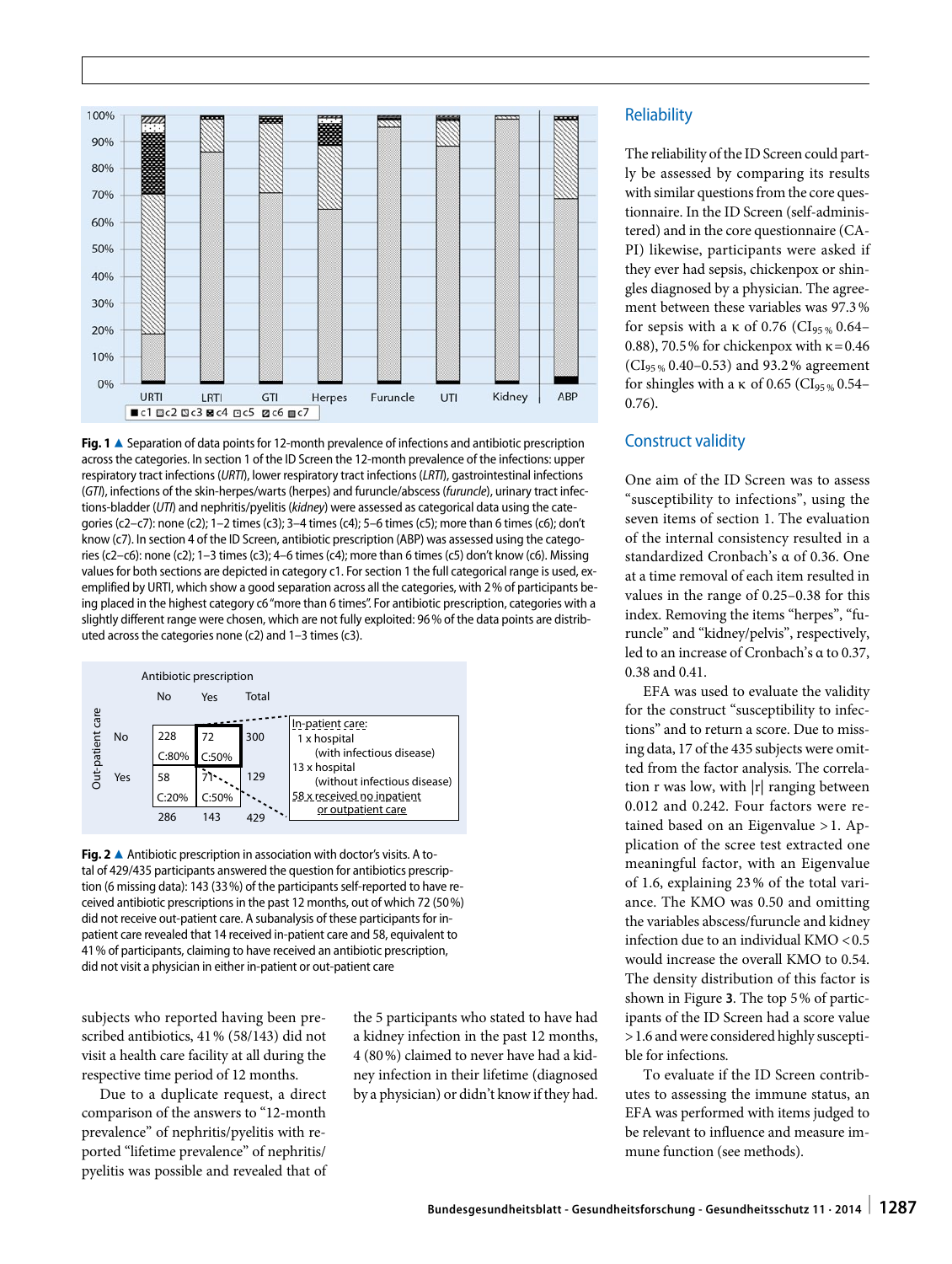#### **Leitthema • Main topic**

<span id="page-6-0"></span>

| Table 2 Cumulative prevalence/lifetime prevalence of infectious diseases (Section 2 of the ID Screen) by study center |                             |                             |                              |                             |                                                               |  |
|-----------------------------------------------------------------------------------------------------------------------|-----------------------------|-----------------------------|------------------------------|-----------------------------|---------------------------------------------------------------|--|
| Total:                                                                                                                | Bremen (HB)                 | Hamburg (HH)                | Heidelberg (HD)              | Freiburg (FR)               | $x^2$ test/Fisher's exact<br>test*                            |  |
|                                                                                                                       | $n = 84$                    | $n = 91$                    | $n = 106$                    | $n = 156$                   |                                                               |  |
|                                                                                                                       | $%$ ; [Cl <sub>95 %</sub> ] | $%$ ; [Cl <sub>95 %</sub> ] | $\%$ ; [Cl <sub>95 %</sub> ] | $%$ ; [Cl <sub>95 %</sub> ] |                                                               |  |
| <b>Sepsis</b>                                                                                                         | $9.5; [4.9-17.7]$           | $5.5$ ; [2.4-12.2]          | $5.7$ ; [2.6-11.8]           | $6.4$ ; [3.5-11.4]          | $p = 0.910$                                                   |  |
| <b>Sexually transmitted</b><br>infections (without HIV)                                                               | $11.9; [6.6 - 20.5]$        | $7.7$ ; [3.8-15.09]         | $5.7$ ; [2.6-11.8]           | $3.9; [1.8 - 8.1]$          | $p = 0.390$                                                   |  |
| <b>Infection of bones</b>                                                                                             | $\Omega$                    | $\mathbf{0}$                | $0.9; [0.2 - 5.2]$           | $1.3$ ; $[0.4 - 4.6]$       | $p = 0.980*$                                                  |  |
| Infection of joints                                                                                                   | $3.6; [1.2 - 10.0]$         | $6.6$ ; [3.1-13.6]          | $7.6$ ; [3.9-14.2]           | $5.8; [3.1 - 10.6]$         | $p = 0.880$                                                   |  |
| Infection of the heart                                                                                                | $\Omega$                    | 0                           | $1,9; [0.5 - 6.6]$           | $\mathbf{0}$                | $p = 0.650*$                                                  |  |
| Infection of the kidney                                                                                               | $9.5; [4.9-17.7]$           | $4.4$ ; [1.7-10.8]          | $3.8; [1.5 - 9.3]$           | $5.1$ ; [2.6-9.8]           | $p = 0.520$                                                   |  |
| <b>HIV</b>                                                                                                            | $\Omega$                    | $\Omega$                    | $\mathbf{0}$                 | $\Omega$                    | $p=1$                                                         |  |
| Chickenpox                                                                                                            | 41.7; [31.7-52.3]**†        | 53.9; [43.7-63.7]           | 55.7; [46.2-64.8] +          | 59.6; [51.8-67.0]**         | $p = 0.027$<br>** $p = 0.003$ (HB-FR)<br>$tp = 0.025$ (HB-HD) |  |
| <b>Shingles</b>                                                                                                       | $2.4; [0.7 - 8.3]$          | $11.0; [6.1 - 19.1]$        | $10.4; [5.9-17.6]$           | $9.0; [5.4 - 14.5]$         | $p = 0.210$                                                   |  |
| The differences between the study centers are not significant except for chickenpox                                   |                             |                             |                              |                             |                                                               |  |

The differences between the study centers are not significant except for chickenpox

\*Estimation with Fisher's exact test for small cell numbers; \*\**p*-value between Bremen and Freiburg; †*p*-value between Bremen and Heidelberg

*HIV* human immunodeficiency virus,

The correlation ranged between  $|r|=0.0001$  and 0.65 and raw Cronbach's α was 0.42. Removing the item "12-month prevalence of herpes/warts" would lead to an increase of Cronbach's α to 0.45.

For the EFA 46 subjects were omitted from the analysis due to missing values. Nine factors were extracted based on an Eigenvalue >1 and a scree test reduced the extracted factors to four, explaining 31% of the total variance. The KMO was 0.60. The factor loadings above |0.4| for the included items are presented in . **Table [3](#page-8-0)**.

Variables positively loading into the first factor were allergies and asthma. The second factor was a combination of drug allergy and the 12-month prevalence of upper respiratory tract, gastrointestinal tract and urinary tract infection. The variables loading into the third factor were removal of the thymus, shingles and 12-month prevalence of kidney infection. The fourth factor contains removal of tonsils and adenoid glands and surgeries in general.

#### **Discussion**

We evaluated the ID Screen for its assessment of infections including resistance factors and its applicability as a self-report and self-administered tool to measure susceptibility to infections and immune status in a population-based study.

# **Feasibility**

With a participation rate between 87% and 99% and a range of 0.5–2 missing answers per questionnaire, the ID Screen turned out to be comprehensible and easy to use. Only one participant returned an incomplete form. However, comparing the results between the take-home and on-site approach returns a higher participations rate and shorter fill-in time for the on-site approach.

#### Internal validity

An important aspect for the applicability of the ID Screen to assess susceptibility to infections and immune status is the full use of the applied categories for the respective items.

Both the sections 12-month prevalence of infections and prescription of antibiotics used six and five categories, respectively, from "none" to "more than 6 times" and "don't know". While 12-month prevalence of infections was covered adequately by these categories with URTI using all possible categories by at least 2% of the participants, too many categories were applied to measure ABP ( $\Box$  Fig. [1](#page-5-0)). The answer categories "4–6 times" and "more than 6 times" together were checked by only 1.6% of the participants, thereby basically converting a categorized variable into a dichotomous variable (yes or no).

The direct comparison of the dual questions for an infection of the kidney or renal pelvis, once for 12-month prevalence and once for lifetime prevalence, revealed a lack of understanding by the subjects; four out of five subjects who reported an infection of the kidney or renal pelvis in the past 12-months did not report such an infection as lifetime infection diagnosed by a physician. We conclude that the question is asking for an answer a lay person does not know. The subjects do either not know what an infection of the kidney or renal pelvis is or had this infection not diagnosed by a physician.

Section 4 requests information about the prescription of antibiotics as a proxy for antibiotic use as an indicator for the severity of an infectious disease. However, this monitoring out of context does not allow an attribution for which infection the antibiotics were prescribed. Cross referencing antibiotic prescriptions with out-patient and in-patient care in the last 12 months as shown in **D** Fig. [2](#page-5-1), revealed a discrepancy: 41% of the subjects who self-reported having received an antibiotic prescription, did not report any contact to a physician. An additional 9% were in the hospital but unrelated to an infection according to self-disclosure. Several conclusions can be drawn from these results. One is that subjects might not understand the difference between prescription and intake of antibiotics, assuming that intake of antibiotics (e.g. left-overs from previ-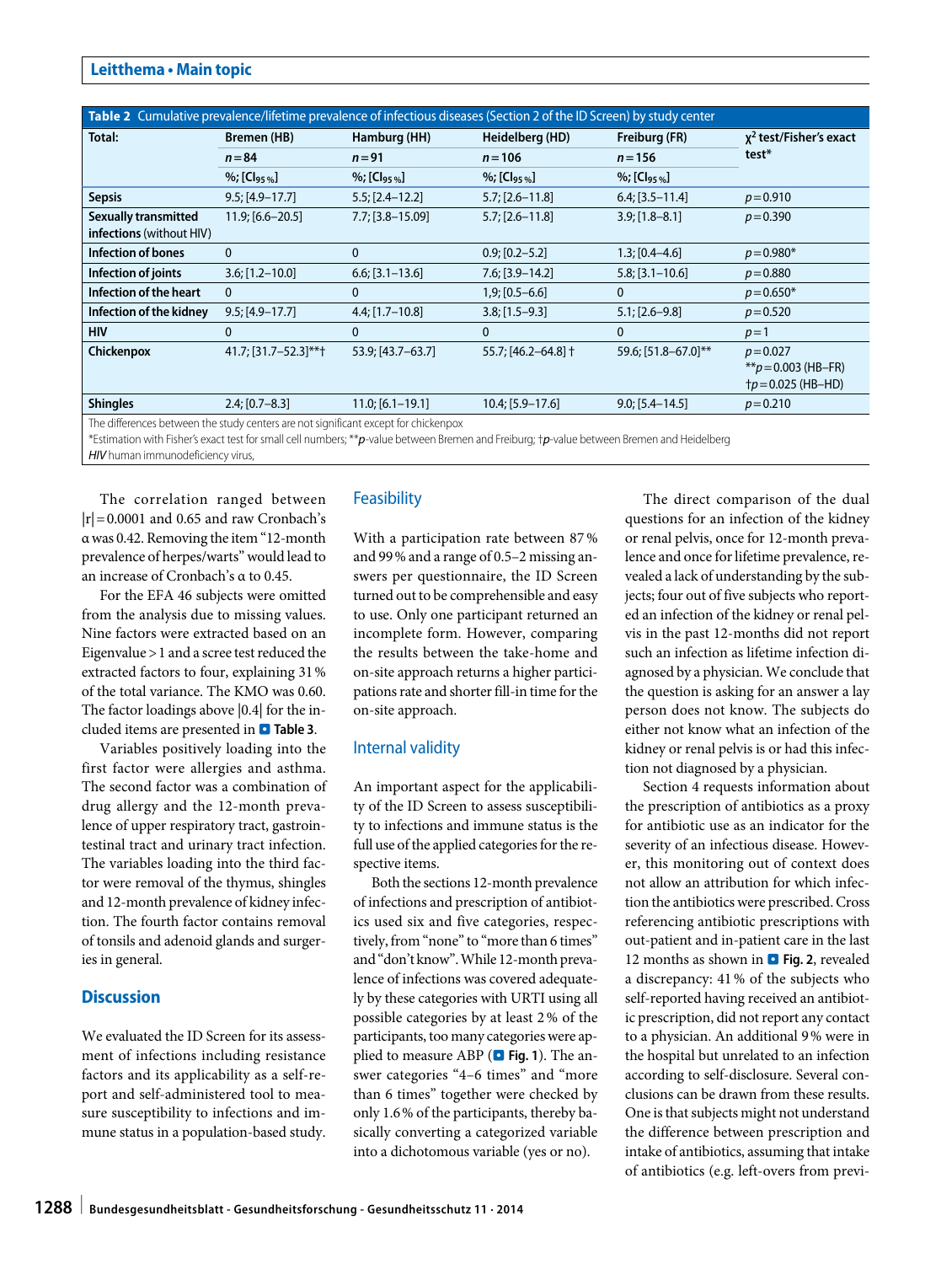<span id="page-7-0"></span>

Fig. 3  $\triangle$  Distribution of the score assessing susceptibility to infections. Every subject with a factor value >1.579 belongs to the group of the top 5% and is considered to be highly susceptible for infections. This is the case for 21 subjects

ous prescriptions) was counted as well. In addition, participants might not know in case of a hospitalization if they received antibiotics or not. The item assessing antibiotic prescriptions used examples for common antibiotics; however, the time frame referred to the past 12 months and subjects might not remember if or when they were prescribed antibiotics.

#### **Reliability**

The most common method to test for reliability is the test–retest reliability. With the application of both the ID Screen and the core questionnaire of the GNC in Pretest 1, three questions were asked twice. For two variables Cohens' κ was between 0.61 and 0.80 and the reliability therefore substantial. For the two items assessing chickenpox Cohen's κ was moderate. The participants' uncertainty about answering childhood diseases was also reflected in the high number of missing values for this item. An even greater degree of uncertainty could be observed for the assessment of vaccinations, which underscores the need to capture vaccination history on the basis of vaccination certificates (see Schultze et al. this issue).

Comparison of the acquired data for lifetime infections revealed differences among the study centers for all except chickenpox the insignificant *p*-values allow the interpretation that the ID Screen is producing a robust response. For chickenpox these deviations confirm the uncertainty about answering childhood diseases.

#### Construct validity

A very important aspect of a questionnaire is its ability to measure the intended constructs completely. For the ID Screen two of these constructs are "susceptibility to infections" and "immune status".

The inter-item correlation for the seven variables "12-month prevalence of infections" is unacceptable with a Cronbach's α of 0.36. This leads to the interpretation that these variables do not measure a latent construct, which results in a score for susceptibility to infections. This is confirmed by the factor analysis using the same variables. With a KMO of 0.50 the obtained score for susceptibility is barely acceptable for further analysis. The main factor loadings are the more common gastrointestinal infections, urinary tract infections and upper respiratory infections with kidney infections as the least frequent infection, loading the lowest. The factor can consequently be interpreted as frequency of infections instead of susceptibility to infection. A score, built over the sum of infections occurring in the past 12 months, has a similar result and the advantage that none of the subjects are omitted due to missing data (data not shown).

As different infections are caused by very different bacteria and viruses, which the immune system has different mechanism to fight against, it is not surprising that a factor comprising only the 12-month prevalence for 7 infections cannot adequately measure susceptibility.

The variables identified and expected to explain "immune status" within one score (see methods) may not fulfill this aim as apparent by the low inter-item correlation of 0.43. More variables might be needed to increase the intercorrelation, thereby describing a unidimensional construct. Clustering these variables in an EFA resulted in the extraction of four out of nine factors with an Eigenvalue >1 using a scree test. The KMO is with 0.6 mediocre.

Factor loadings in **O** Tab. [3](#page-8-0) show that none of the factors solely explains immune status, and due to an unclear relationship between the items, factor naming is difficult. Factor 1 positively associates allergies with asthma and could be termed "allergies". Factor 2 associates an allergy against drugs with the more common infections thereby describing "frequency of infections". Factor 3 clusters the removal of the thymus with number of shingles infections and an infection of the kidney/pelvis. However both removal of the thymus and 12-month prevalence of infection of the kidney/pelvis have a very low frequency, which might explain their grouping in a factor "rare occurrences". Factor 4 clearly associates the more common surgical removal of tonsils and adenoid glands with ever had an operation and represents "operations".

Including dichotomous variables in a factor analysis is acceptable when they can be interpreted as a latent linear item, as is the case for having had an infection, no (0) or yes (1). However, including these variables leads to the extraction of more factors, which might explain the occurrence of nine factors with an Eigenvalue >1. Nevertheless, the extracted four factors clearly do not explain the immune status, but solely aspects thereof. Especially the absence of diseases clearly associated with a defect in the immune response, rheumatic diseases, autoimmune diseases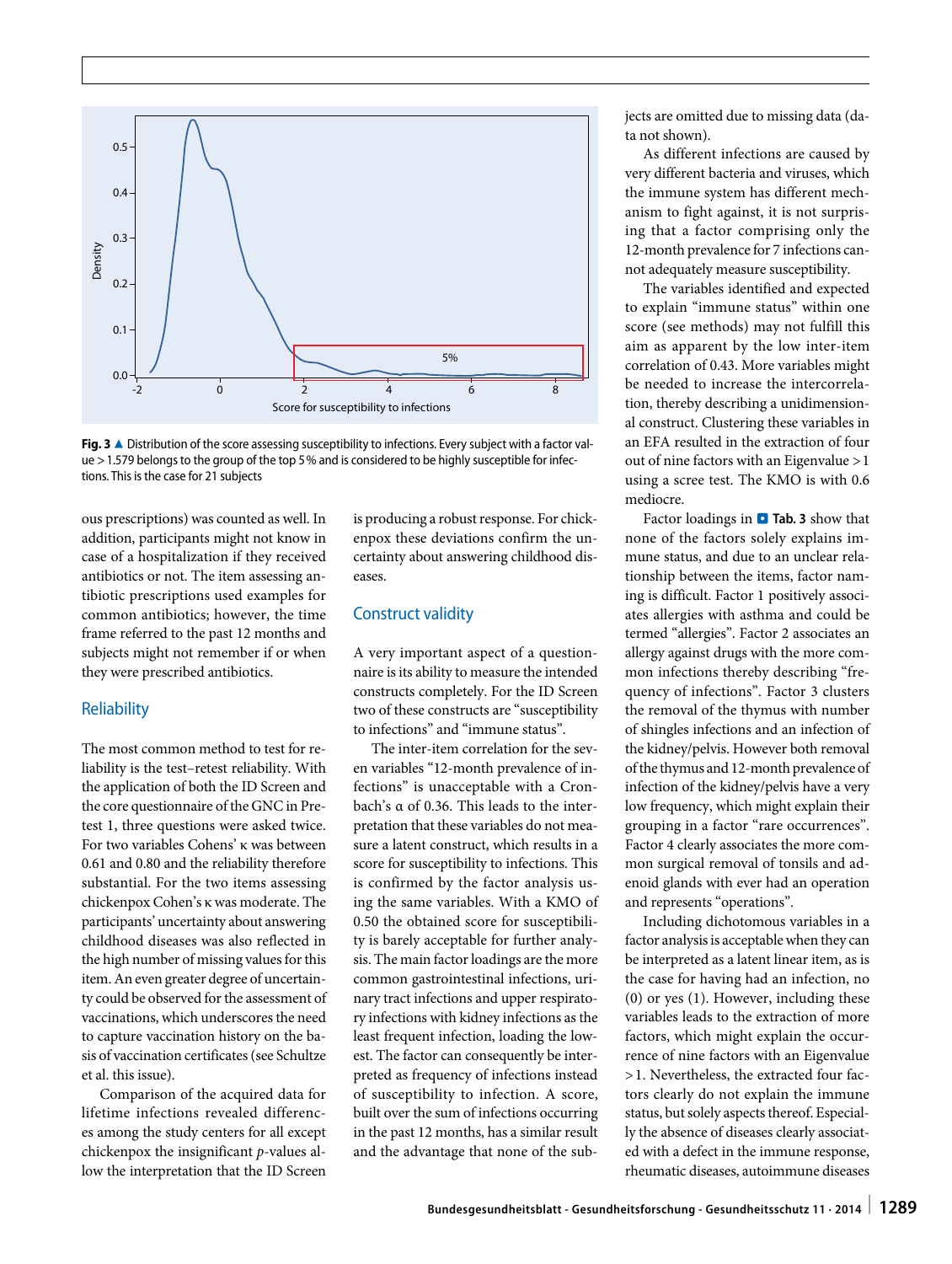## **Leitthema • Main topic**

<span id="page-8-0"></span>

| Table 3 Factor loading for the construct "immune status"                                                                                                                                        |                     |                            |                     |                            |  |  |
|-------------------------------------------------------------------------------------------------------------------------------------------------------------------------------------------------|---------------------|----------------------------|---------------------|----------------------------|--|--|
| Item                                                                                                                                                                                            | Factor 1<br>loading | <b>Factor 2</b><br>loading | Factor 3<br>loading | <b>Factor 4</b><br>loading |  |  |
| Allergies:                                                                                                                                                                                      |                     |                            |                     |                            |  |  |
| Hay fever                                                                                                                                                                                       | 0.64                |                            |                     |                            |  |  |
| Bee venom                                                                                                                                                                                       |                     |                            |                     |                            |  |  |
| Food                                                                                                                                                                                            | 0.60                |                            |                     |                            |  |  |
| <b>Dust mites</b>                                                                                                                                                                               | 0.65                |                            |                     |                            |  |  |
| Animal hair                                                                                                                                                                                     | 0.78                |                            |                     |                            |  |  |
| Contact allergy                                                                                                                                                                                 |                     |                            |                     |                            |  |  |
| Drug allergy                                                                                                                                                                                    |                     | 0.44                       |                     |                            |  |  |
| <b>Rheumatic diseases</b>                                                                                                                                                                       |                     |                            |                     |                            |  |  |
| Autoimmune diseases                                                                                                                                                                             |                     |                            |                     |                            |  |  |
| Diseases of the skin                                                                                                                                                                            |                     |                            |                     |                            |  |  |
| Asthma                                                                                                                                                                                          | 0.47                |                            |                     |                            |  |  |
| Surgical removal of:                                                                                                                                                                            |                     |                            |                     |                            |  |  |
| <b>Tonsils</b>                                                                                                                                                                                  |                     |                            |                     | 0.61                       |  |  |
| Adenoid glands                                                                                                                                                                                  |                     |                            |                     | 0.48                       |  |  |
| Appendix                                                                                                                                                                                        |                     |                            |                     |                            |  |  |
| Thymus                                                                                                                                                                                          |                     |                            | 0.78                |                            |  |  |
| Number of shingle infections                                                                                                                                                                    |                     |                            | 0.46                |                            |  |  |
| Ever had an operation                                                                                                                                                                           |                     |                            |                     | 0.60                       |  |  |
| 12-month prevalence of infections:                                                                                                                                                              |                     |                            |                     |                            |  |  |
| Upper respiratory tract infections                                                                                                                                                              |                     | 0.55                       |                     |                            |  |  |
| Lower respiratory tract infections                                                                                                                                                              |                     |                            |                     |                            |  |  |
| Gastro-intestinal tract infections                                                                                                                                                              |                     | 0.65                       |                     |                            |  |  |
| Herpes                                                                                                                                                                                          |                     |                            |                     |                            |  |  |
| Furuncle                                                                                                                                                                                        |                     |                            |                     | 0.43                       |  |  |
| Urinary tract infections                                                                                                                                                                        |                     | 0.61                       |                     |                            |  |  |
| Kidney/pelvis                                                                                                                                                                                   |                     |                            | 0.76                |                            |  |  |
| To calculate a score for "immune status", 25 items were included in an EFA. Four factors were extracted following<br>scree test criteria. Presented are only factor loadings > 0.40 or < - 0.40 |                     |                            |                     |                            |  |  |

and diseases of the skin, like neurodermatitis, shows that with the current variables available, it is not possible to measure the "immune status".

# Limitations

A typical validation study allows the measure of a new instrument against a gold standard. For a questionnaire assessing medical aspects, this can be the verification of answers against medical records, comparison with an already validated questionnaire or the measurement of suitable biomarkers. Due to the design of Pretest 1 as a feasibility study instead of a validation study, certain limitations like the impossibility of matching ID Screen answers with medical records were unavoidable. Furthermore, the infections assessed in section 1 are not typically associated with a doctor's visit which would allow

verification by medical records. To be able to control for information bias, a method allowing more frequent assessment of common infections (e.g. weekly) will be presented by Mall et al. in this issue.

To consider further aspects of external validity, like reliability and reproducibility, a reliability study was conducted during Pretest 2 (see Castell et al., this issue).

Due to possible selection bias and limited sample size, our results might be biased. Hence, the results might not be representative for different populations and should be interpreted with caution.

# **Conclusion**

**The evaluation of the ID Screen revealed that this questionnaire is a suitable, short self-report tool when applied on-site in the study center and can measure infections; however, resistance factors like an-** **tibiotic prescriptions and hospitalization are not measured adequately. One main concern is the complete assessment of risk factors and missing items to build a score for susceptibility and immune status. On the contrary, we identified unnecessary questions which could be removed from a revised version of the ID Screen in the benefit of time. Therefore the following modifications and additions are recommended:**

- **1. Removal of the question for 12 months or lifetime prevalence of kidney infections. The prevalence for both questions is very low, while the uncertainty and the chance of giving a false statement are very high.**
- **2. Keeping the request for the lifetime prevalence for sepsis, STIs and HIV while removing the others. The above mentioned infections have either a good and reliable response rate or are indicators for the success of prevention measures or both. The items to be removed are difficult to understand, unreliable or too specific for a common questionnaire.**
- **3. Pose the question for out-patient and in-patient care below the relevant 12-month prevalence items to allow identification of the corresponding infection and to exclude health care visits due to other diseases.**
- **4. Remove the item for sick leave, as the subjects cannot distinguish between infectious and non-infectious causes.**
- **5. Change the item for prescription of antibiotics. Use the categories from item 1 and ask for prescription by a physician, for present and past intake.**
- **6. Simplify the request for the frequency of influenza vaccination. Possible answers could be: "on the average every year", "about every other year", "only one or two times".**
- **7. To measure immune status and susceptibility, more risk factors have to assessed, e.g. air-conditioning, hand hygiene, body hygiene, care of children, the sick and elderly.**